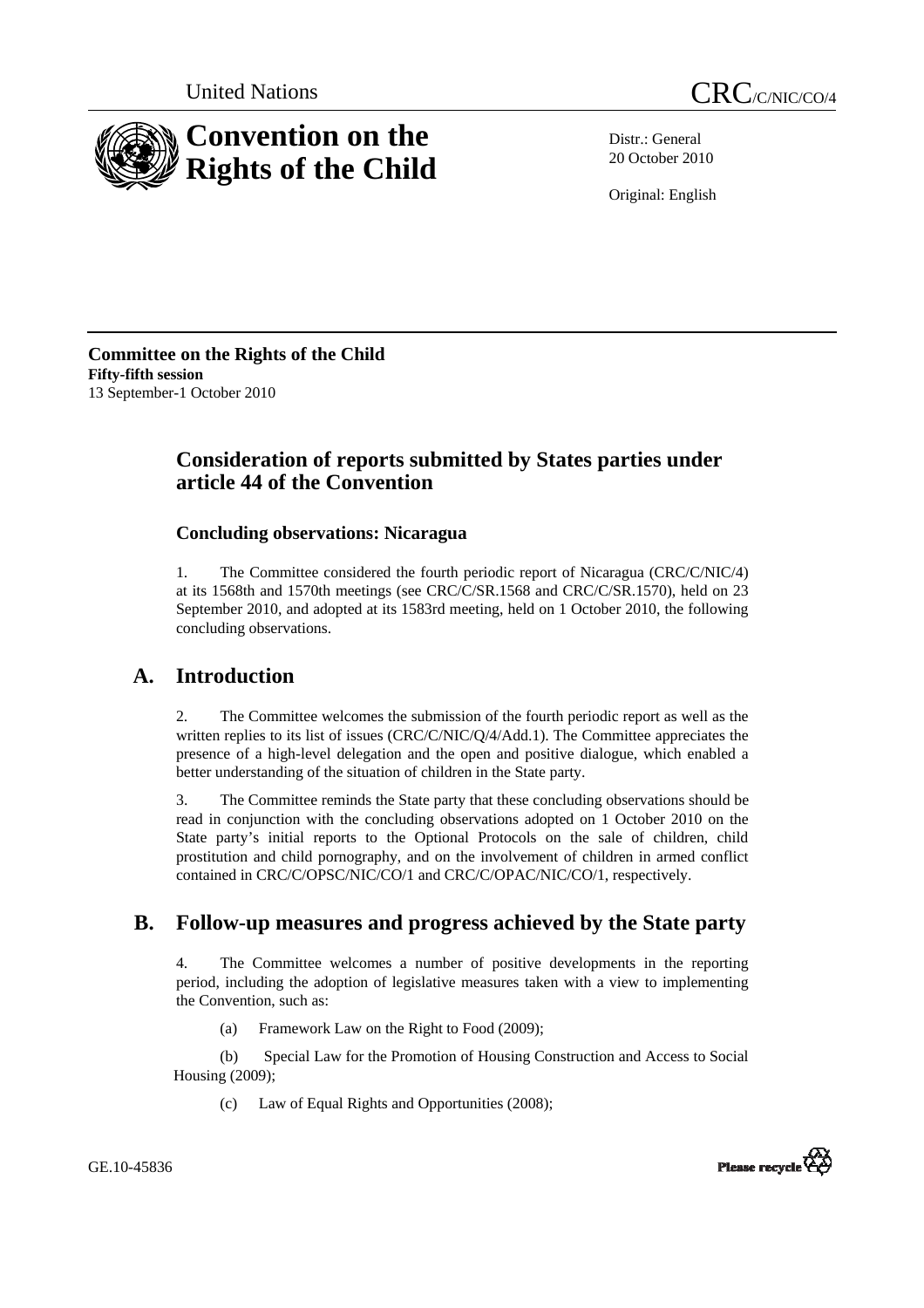- (d) Law on Protection of Human Rights of People with Mental Illness (2008);
- (e) Penal Code (2008);
- (f) Responsible Paternity and Maternity Law (2007); and
- (g) General Education Law (2006).
- 5. The Committee further welcomes the ratification by Nicaragua of the following:

 (a) Convention on the Rights of Persons with Disabilities and its Optional Protocol;

(b) Optional Protocol to the Convention against Torture;

 (c) Second Optional Protocol to the International Covenant on Civil and Political Rights;

 (d) Convention on the Protection of the Rights of All Migrant Workers and Members of their Families; and

 (e) International Labour Organization (ILO) Convention No. 169 concerning Indigenous and Tribal Peoples in Independent Countries.

## **C. Main areas of concern and recommendations**

## **1. General measures of implementation (arts. 4, 42 and 44 (para. 6) of the Convention)**

#### **The Committee's previous recommendations**

6. The Committee notes with concern that various concerns and recommendations made upon consideration of the State party's third periodic report (CRC/C/15/Add.265) of 21 September 2005 have been insufficiently addressed. The Committee notes that those concerns and recommendations are reiterated in the present document.

7. **The Committee urges the State party to take all necessary measures to address the recommendations contained in the concluding observations on the third periodic report that have not been sufficiently implemented, including those related to the implementation of legislation, the National Plan of Action and coordination, data collection, age for marriage, birth registration, corporal punishment, child abuse and neglect, and teenage pregnancies, and to provide adequate follow-up to the recommendations contained in the present concluding observations on the fourth periodic report.** 

### **Legislation**

8. The Committee notes the efforts made by the State party towards strengthening the constitutional, legal and normative framework related to the implementation of the Convention, but it is concerned at the under-implementation of legislation. It is particularly concerned that 12 years after entering into force, the Children and Adolescents Code (*Código de la Niñez y la Adolescencia*, 1998) has not been afforded the priority required and lacks the necessary institutional, human, technical and financial resources for full implementation.

9. **The Committee recommends that the State party ensure that the Children and Adolescents Code continues to be the overall legal framework, complemented by new and specific legislation, including the new, yet-to-be-adopted Family Code, and assign**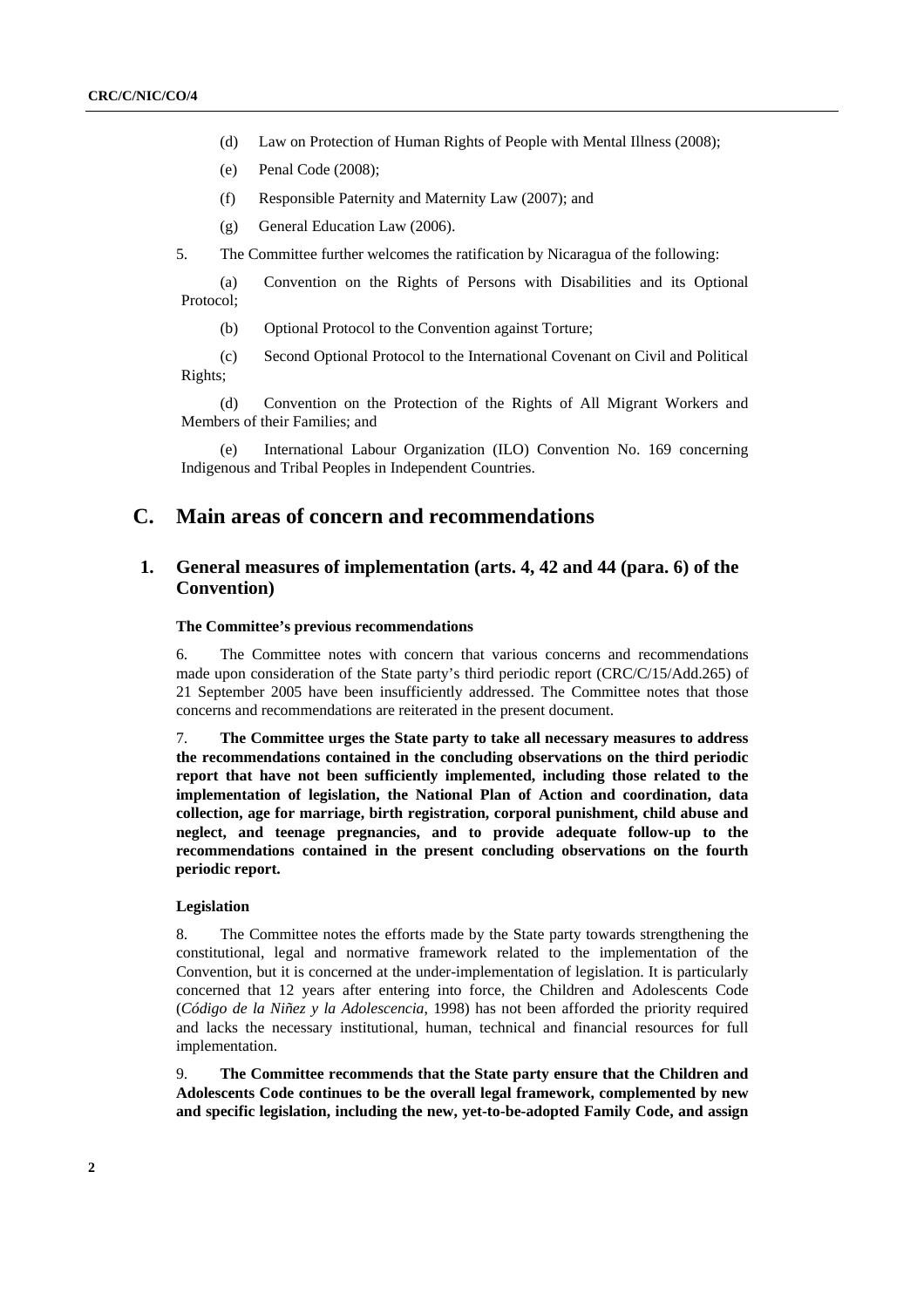**appropriate human, technical and financial resources for the full implementation of the Children and Adolescents Code and all related laws protecting and promoting the rights of children.** 

### **Coordination**

10. The Committee regrets that the National Council for the Comprehensive Care and Protection of Children and Adolescents (CONAPINA), established by the Children and Adolescents Code at the presidential level, with civil society participation, which was previously in charge of coordinating child policies, has lost its authority by virtue of Law 290 (2008) and is now under the Ministry of Family, Adolescence and Childhood (MIFAN), thereby affecting overall coordination, including with civil society. It is further concerned that a new National Social Welfare System (*Sistema Nacional de Bienestar Social*) has taken over the overall coordination of social policy, including that related to children, and consequently, the promotion and protection of children's rights in general, not only those at risk, have lost specificity and transparency.

11. **The Committee recommends that the State party consider strengthening the leadership and coordinating functions of CONAPINA as set out in the Children and Adolescents Code, and, in that respect, streamline the roles and activities of both** 

**MIFAN and the National Social Welfare System to ensure a comprehensive and well articulated system of promotion and protection of children's rights**.

12. The Committee notes with satisfaction that more than 100 of the 153 municipalities have set up Municipal Commissions on Children and Adolescents (*Comisiones Municipales de la Niñez y la Adolescencia*), with the participation of civil society and children, in order to provide leadership and coordination for programmes related to children's rights at the local level. However, it remains concerned that their actual functioning is restricted by the lack of clarity in the overall system and the inadequacy of resources.

13. **The Committee urges the State party to ensure that a Municipal Commission on Children and Adolescents is established in all municipalities and that they are provided with the necessary human, technical and financial resources to ensure clear leadership and coordination of programmes for children at the local level.** 

### **National Plan of Action**

14. The Committee notes that the State party has recently launched a National Plan for Human Development, but it is concerned that there is no information as to whether and how child rights goals and objectives are included therein, in consonance with the Children and Adolescents Code and the approved National Plan of Action for Children and Adolescents (2002-2011). The Committee also notes with concern that the Amor Programme (*Programa Amor)* and the Amor Early Childhood Education Strategy *(Estrategia Educativa Amor para los más Chiquitos*), created in parallel by the state party and coordinated by MIFAN, seem to have replaced the National Plan of Action, despite their limited focus on special protection. The Committee is concerned that these developments are a regression in terms of the integral promotion and protection of child rights, as established in the Children and Adolescents Code.

15. **The Committee strongly recommends that the State party ensure that the National Plan of Action for Children and Adolescents (2002-2011) forms, in an explicit and clearly identifiable way, part of its overall planning efforts, including the National Plan for Human Development. The Committee recommends that the current ongoing evaluation of the National Plan of Action for Children and Adolescents is used to elaborate a new comprehensive plan of action for children that is fully integrated into the national development planning framework. It further recommends that this be**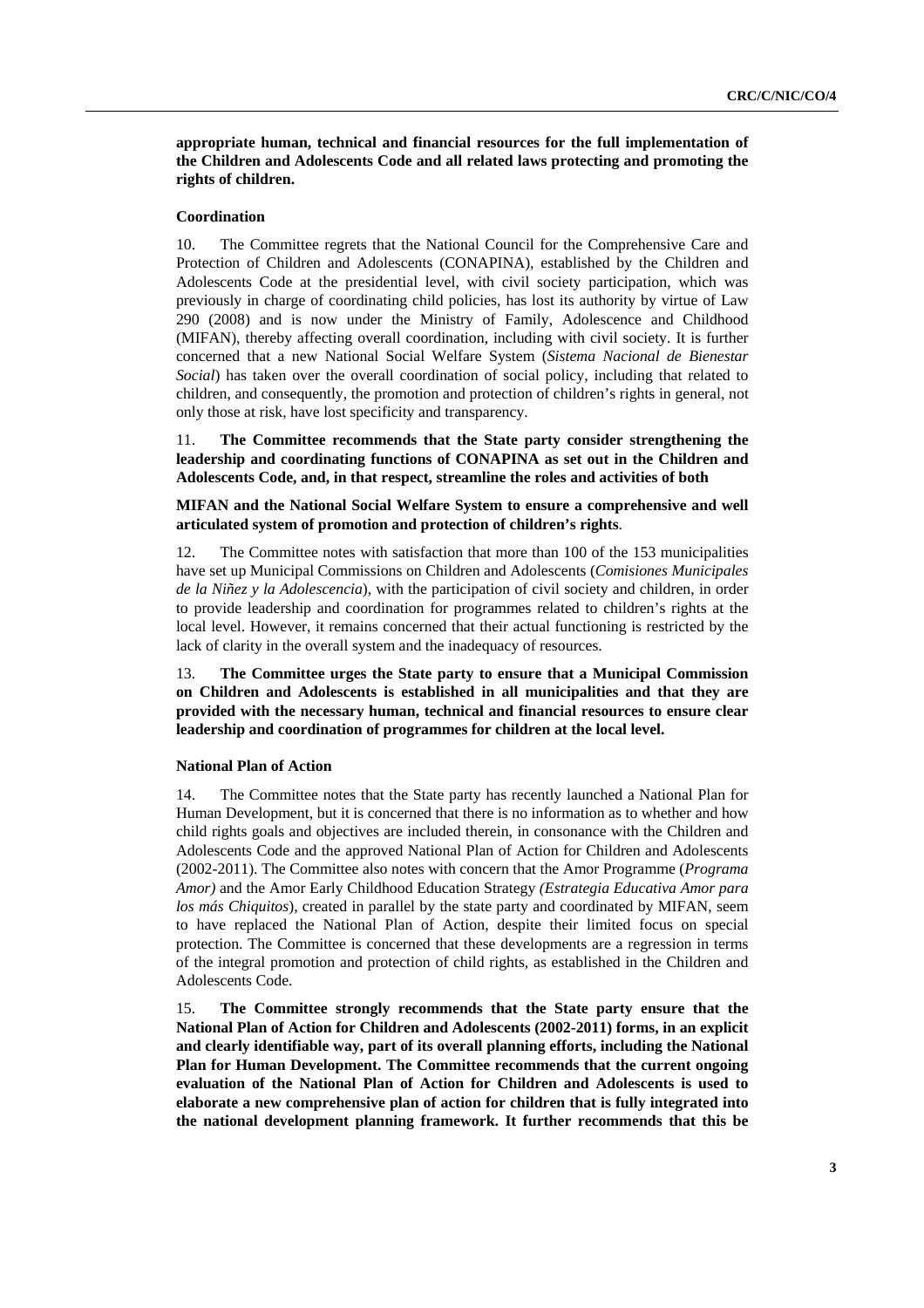## **done in cooperation with civil society and taking into account all the provisions of the Convention and its two Optional Protocols.**

### **Independent Monitoring**

16. While welcoming the active involvement of the Office of the Ombudsperson for Human Rights (*Procuraduria Nacional de Derechos Humanos*) and the Office of the Special Ombudsperson for the Protection of Children and Adolescents *(Procuraduría Especial de la Niñez y la Adolescencia)* in the promotion, protection and investigation of violations of children's rights, the Committee is concerned at the inadequacy of human, technical and financial resources available for this important work. It is also concerned about undue delays in the designation of the respective Ombudspersons.

17. **The Committee recommends that the State party assign greater human, technical and financial resources to the Office of the Special Ombudsperson for the Protection of Children and Adolescents to ensure full exercise of its function to oversee and defend the rights of children and adolescents. It further recommends that independence in the designation and operation of the Ombudsperson for Human Rights be guaranteed. The Committee recommends that the State party take into account the Committee's general comment No. 2 (2002) on the role of independent national human rights institutions in the promotion and protection of the rights of the child.** 

#### **Allocation of resources**

18. While welcoming the increase in spending on health and education over the past years, especially from national resources, the Committee is concerned at the insufficient level of resources available overall for social policies and specific plans and programmes for children. The Committee is further concerned that due to the financial crisis and the low public revenue base, financial resources, including contributions for budget support and specific programmes from international cooperation, may decrease further.

19. **The Committee recommends that the State party conduct an overall budget exercise in line with the preparation of a comprehensive national plan of action for children, as recommended in paragraph 15 above, that takes full account of existing health, education, nutrition and social welfare policies, special protection and other programmes and their budget needs. It further recommends that the State party satisfy the criteria of transparency and balance in budget allocations, including with regard to international cooperation.** 

20. **In particular, and in line with the Committee's recommendations resulting from its day of general discussion on "Resources for the rights of the child responsibility of States" (2007), the Committee encourages the State party to:** 

 (a) **Increase the level of social investment for the promotion and protection of child rights, including to MIFAN, ensure the expansion and equitable allocation to disadvantaged regions and groups, and address gender and ethnic disparities, among others;** 

 (b) **Utilize a child rights approach in elaborating the State budget by implementing a tracking system for the allocation and use of resources for children throughout the budget, thus providing visibility to the investment on children, and enabling monitoring and evaluation;** 

 (c) **When possible, follow United Nations recommendation to implement budgeting-by-results to monitor and assess the effectiveness of resource allocation and, if necessary, seek international cooperation to that effect;**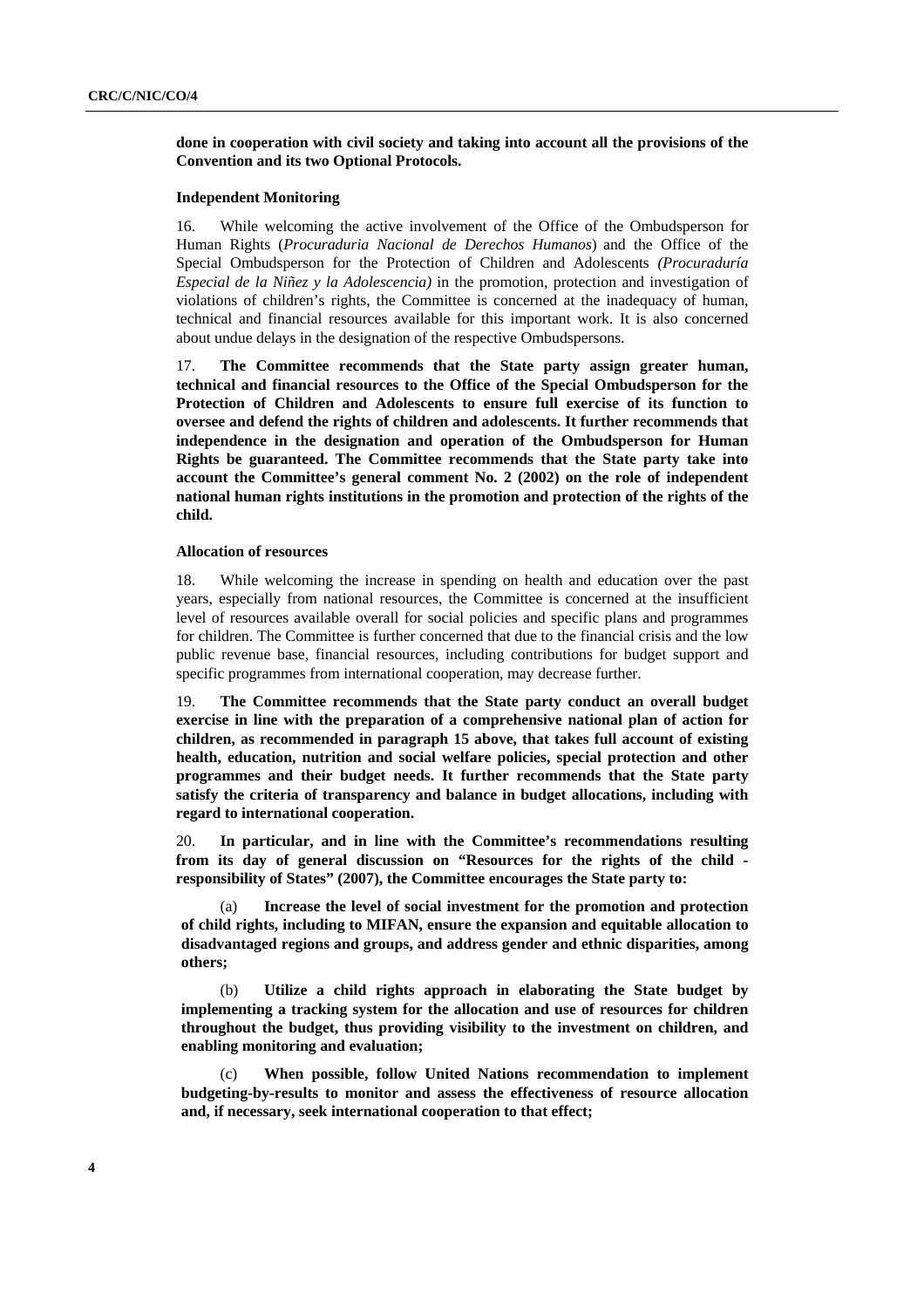(d) **Protect children and social budgets from external and internal instability, such as economic crisis, natural disasters or other emergencies, in order to maintain the sustainability of investments;** 

 (e) **Define strategic budgetary lines for situations that may require affirmative social measures, such as birth registration – especially in the Caribbean Coast autonomous regions (RAAN and RAAS), chronic malnutrition, violence against children and women, children without parental care, indigenous and migrant children, among others**;

 (f) **Ensure proper accountability by municipal and national authorities in an open and transparent way that enables participation by communities and children in budget formulation and monitoring, as appropriate; and** 

 (g) **Seek technical assistance from the United Nations Children's Fund (UNICEF) and other international organizations included in the Alliance Group for Investment, as appropriate.** 

### **Data collection**

21. The Committee welcomes the five-year plan for the modernization of the National Development Information Institute (INIDE) and the National Statistical System (SEN). It particularly commends the process to design and implement the statistical information system on children and adolescents (SIENA) and establish a system of child rights indicators in close cooperation with all concerned institutions. The Committee is however concerned that SIENA falls under MIFAN and is not part of SEN. Furthermore the Committee is concerned that data on children at risk is still not available and that sufficient financial and human resources are not allocated for the full functioning of the system.

22. **The Committee recommends that the State party strengthen the implementation of the National Statistical System (SEN) and its adjustment to the National Information System on Child and Adolescent Rights (SIENA), and allocate appropriate human, technical and financial resources, as well as ensure that the systems produce comprehensive statistical information and analysis on the implementation of children's rights, with particular attention to children at risk at the national and municipal levels.** 

#### **Dissemination and awareness raising**

23. While noting the efforts undertaken to provide child rights education to children and teachers through the inclusion of human rights of the child in the primary education curriculum, the Committee is concerned at the low level of awareness of the Convention among children themselves and the general public.

24. **The Committee recommends that the State party increase efforts, together with civil society, to broaden the knowledge of the general population, children and adolescents about the Convention and national laws formulated and approved on the basis of the Convention and other international instruments. Special emphasis should be placed on the Caribbean Coast autonomous regions (RAAN and RAAS).** 

25. **The Committee further recommends that the State party ensure that both the private and public media respect child rights, especially the dignity of the child, support dissemination of the Convention and its Optional Protocols, and include the points of view and voices of children in their programmes. The Committee further recommends that the State party encourage the media sector to establish professional codes of ethics regarding, in particular, the rights of the child.**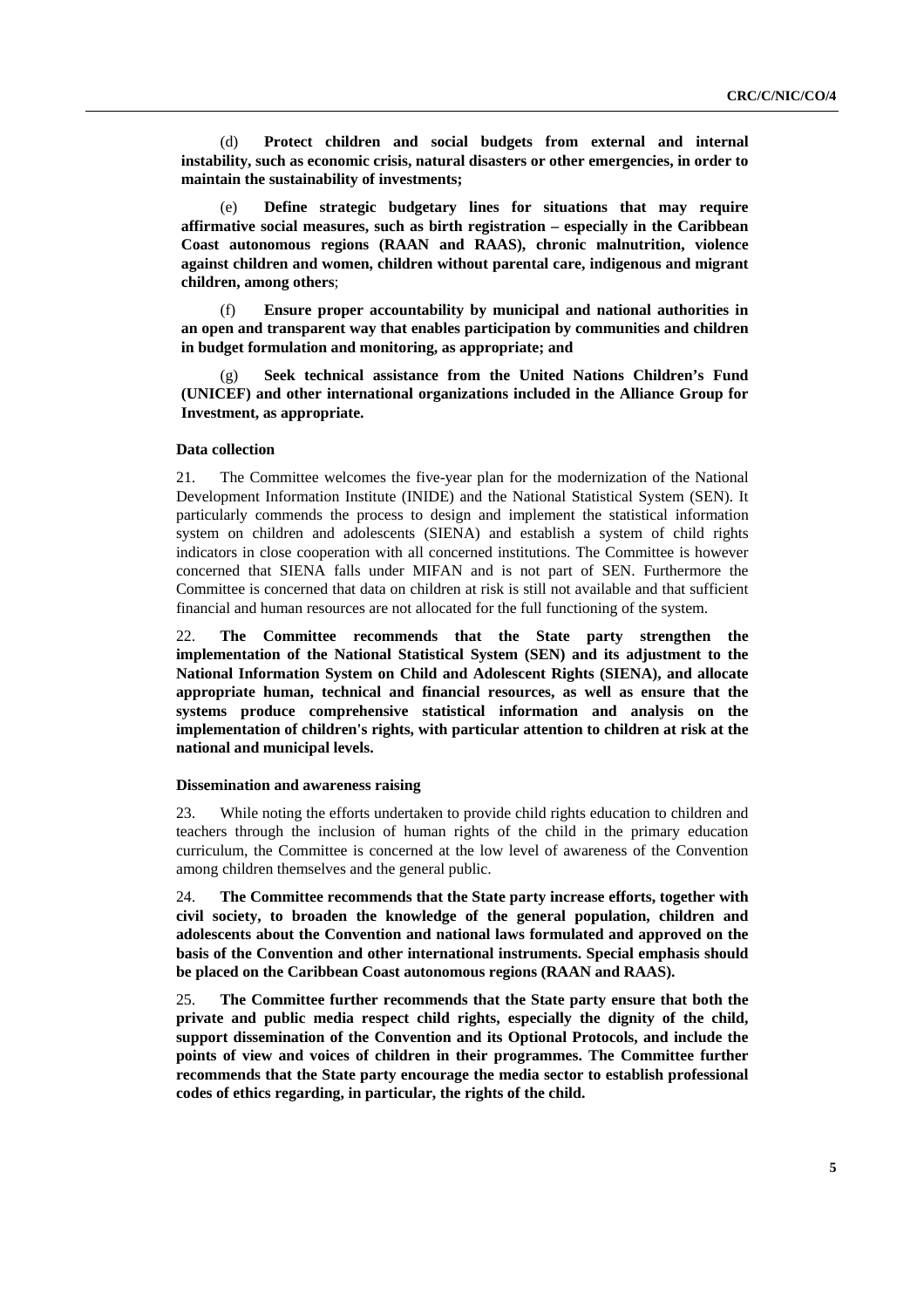#### **Training**

26. The Committee is concerned at the low level of awareness of the Convention among professionals working with and for children.

27. **The Committee recommends reinforcement of adequate and systematic training of all professional groups working for and with children, in particular, law enforcement officials, teachers (including those in indigenous and Afro-descendant communities, rural and remote areas), health workers, social workers and personnel working in all forms of alternative care.** 

#### **Cooperation with civil society**

28. The Committee is concerned that the long-standing tradition of collaboration between the State party and an extensive network of national and international nongovernmental organisations (NGOs) has recently become more limited due, inter alia, to the weakening of CONAPINA.

29. **The Committee urges the State party to take all necessary measures to reinstate the climate of trust and cooperation with civil society and systematically involve communities, including indigenous and Afro-descendant communities, civil society and children's organisations in the planning, implementation, monitoring and evaluation of policies, plans and programmes related to child rights.**

### **Child rights and the business sector**

30. The Committee takes note of the State party's collaboration with the business sector to finance specific public projects, as explained during the dialogue. The Committee is concerned that there are no policies or regulations in place related to the impact of the activities of mining, agro-industry and other large scale operations on children's safety, standard of living and exercise of rights.

31. **The Committee recommends that the State party ensure that appropriate policies and regulations are adopted with regard to the need for the corporate business sector (whether private or state-owned) to protect and respect the rights of children, and to operate in a socially and environmentally responsible manner. In that respect, the Committee encourages the State party to ensure coordination between state departments dealing with children's issues and agencies related to investment and trade, labour, innovation, technology and the environment, among others. Furthermore, the Committee encourages the State party to study the adoption of clauses on the rights of the child when negotiating investment treaties and other foreign investment agreements with multinational corporations and foreign governments.** 

#### **International cooperation**

32. The Committee notes with concern that international cooperation for both budget and programme support may be on the decrease, and that since the State party depends considerably on international cooperation, this may not be in the best interests of the child.

33. **The Committee encourages the State party to strive for balance and transparency in its budgetary allocations from both domestic and international sources, while aiming to increase financial and technical resources to implement the Convention from both domestic revenues and international cooperation.**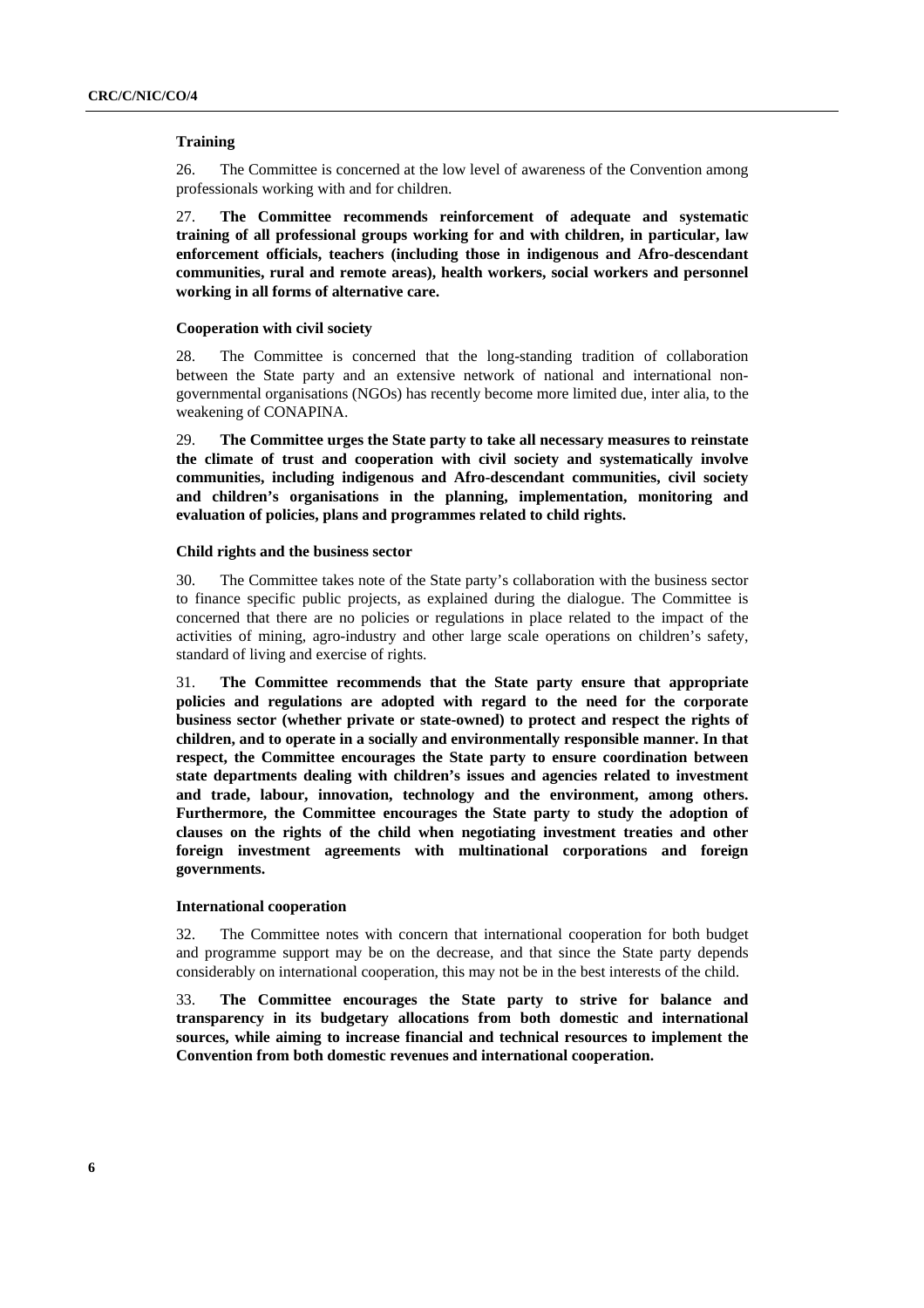## **2. Definition of the child (art. 1 of the Convention)**

34. The Committee remains concerned that the State party establishes a low and unequal minimum age for marriage (15 years for boys and 14 years for girls, with parental consent).

35. **The Committee reiterates its recommendation that the State party adopt the draft Family Code, and ensure that the minimum age for marriage for girls and boys is 18 years.** 

## **3. General principles (arts. 2, 3, 6 and 12 of the Convention)**

### **Non-discrimination**

36. The Committee welcomes the legislative action taken by the State party to guarantee equal rights of people, especially those with disabilities, living with HIV/AIDS and indigenous and Afro-descendants. It also welcomes the establishment of the Office of the Special Ombudsperson for the Rights of Indigenous People and Ethnic Communities, and its local office in the Caribbean Coast autonomous region, as well as the Office of the Special Ombudsperson for Sexual Diversity. Notwithstanding, the Committee shares the concerns of the Committee on the Elimination of Racial Discrimination (CERD/C/NIC/CO/14, paragraph 12) and the Committee on the Elimination of Discrimination against Women (CEDAW/C/NIC/CO/6, paragraph 31) respectively, that indigenous peoples and peoples of African descent, as well as women, girls and children in rural and remote areas continue to suffer de facto discrimination.

37. **The Committee urges the State party to strengthen efforts to combat racist and gender-biased attitudes and behaviour, including against children and adolescents of indigenous and Afro-descendant origins, from rural or remote areas and those who have disabilities. It further recommends that the State party place high priority in the public agenda on preventing and eradicating discrimination, inter alia, through the media and education system. The Committee also draws the State Party's attention to the principles of the Declaration and Programme of Action adopted at the 2001 World Conference against Racism, Racial Discrimination, Xenophobia and Related Intolerance, as well as the outcome document adopted at the 2009 Durban Review Conference.** 

### **Best interests of the child**

38. The Committee notes that, according to article 9 of the Children and Adolescents Code, the best interests of the child should be taken into account as a fundamental principle. However, the Committee is concerned that the principle of the best interests of the child is not well understood in the family or by State judicial and administrative authorities, and that it is not consistently applied in practice.

39. **The Committee recommends that the State party continue and strengthen its efforts to ensure that the general principle of the best interests of the child is appropriately integrated into all legal provisions, judicial and administrative decisions, as well as programmes and projects that have an impact on children.** 

### **The right to life, survival and development**

40. The Committee welcomes the State party's decision to participate in the Regional Project on Child Development Indicators, conducted by the Inter-American Development Bank, which intends to explore the extent and dimension of the problem of young children in deteriorated social and economic environments, in particular in rural areas, and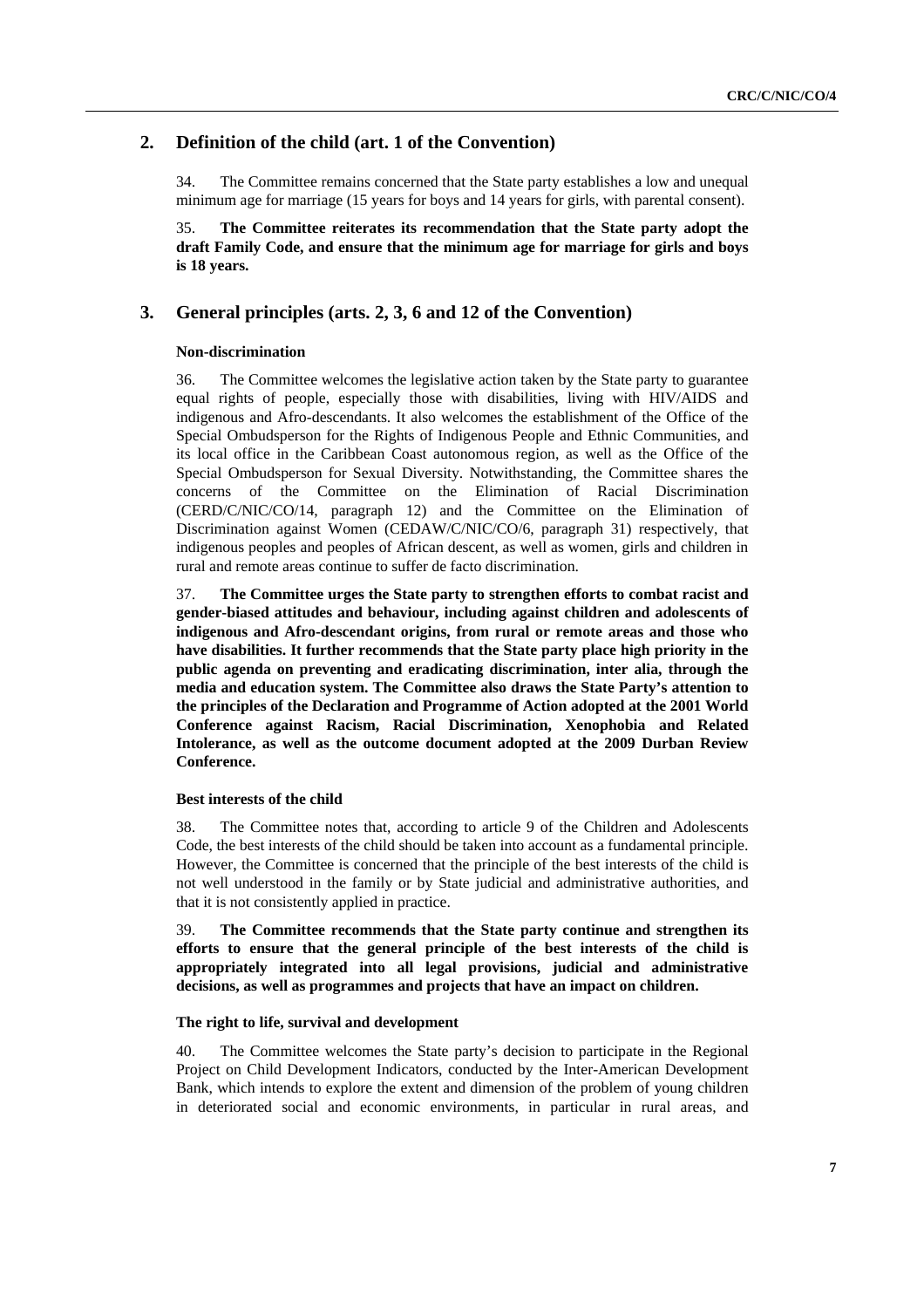**recommends that the State party develop targeted policies which support the holistic development of young children, in particular children in disadvantaged social environments, with a view to increasing their development opportunities.** 

#### **The right of the child to be heard**

41. The Committee commends the achievements made with regard to children and adolescents' right to be heard through school and municipal councils, for example, but notes that the efforts are not deep enough and that the new forms of "direct democracy" (such as the *Gabinetes de Participación Popular*) seem to be adult-centred and authoritarian. The Committee is also concerned that children's views are not always duly taken into account in the family and in judicial and administrative proceedings.

42. **The Committee recommends that the State party strengthen its efforts to ensure that children's views are given due consideration in the family, schools and community settings, without undue adult influence, and that they are duly heard in the family and in judicial and administrative proceedings affecting them. In this regard, the Committee draws the State party's attention to its general comment No. 12 (CRC/C/GC/12) on the right of the child to be heard.** 

43. **While commending the Constitutional measure to allow children between 16 and 18 years of age to vote, the Committee encourages the State party to ensure that it is supported by civic and human rights education in order to ensure early awareness in children that rights are to be exercised as part of citizenship, with autonomy and responsibility, and that the measure does not lend itself to undue influence. It recommends that the State party evaluate the results in an independent manner.** 

### **4. Civil rights and freedoms (arts. 7, 8, 13-17 and 37(a) of the Convention)**

#### **Birth registration and the right to identity**

44. The Committee notes with interest the National Plan and considerable efforts, including by NGOs, to reduce the number of unregistered children (*Plan Nacional para la Reducción del Subregistro de la Niñez Nicaragüense*), which has resulted in a 20 per cent decrease to date. It also notes other efforts, such as the Law on Responsible Paternity and Maternity, which allows for DNA testing. However, the Committee is concerned at the large number of children who are still not registered and who do not have birth certificates (around 40 per cent), particularly those of indigenous and Afro-descendant origins.

#### 45. **The Committee recommends that the State party:**

 (a) **Approve without delay the new Civil Registry Law and assign the resources needed for its application so as to enable modernisation of the current registry apparatus at both the municipal and central levels;** 

 (b) **Prioritize training of civil registrars and health and education officials to rapidly close the gap, particularly in the Caribbean Coast autonomous regions (RAAN and RAAS); and** 

 (c) **Conduct communication programmes and campaigns to massively disseminate the contents of the new law and encourage birth registration as a routine practice.** 

#### **Torture and cruel, inhuman or degrading treatment or punishment**

46. While noting that both the Constitution and the Children and Adolescents Code establish that children should not be subjected to torture or other cruel, inhuman or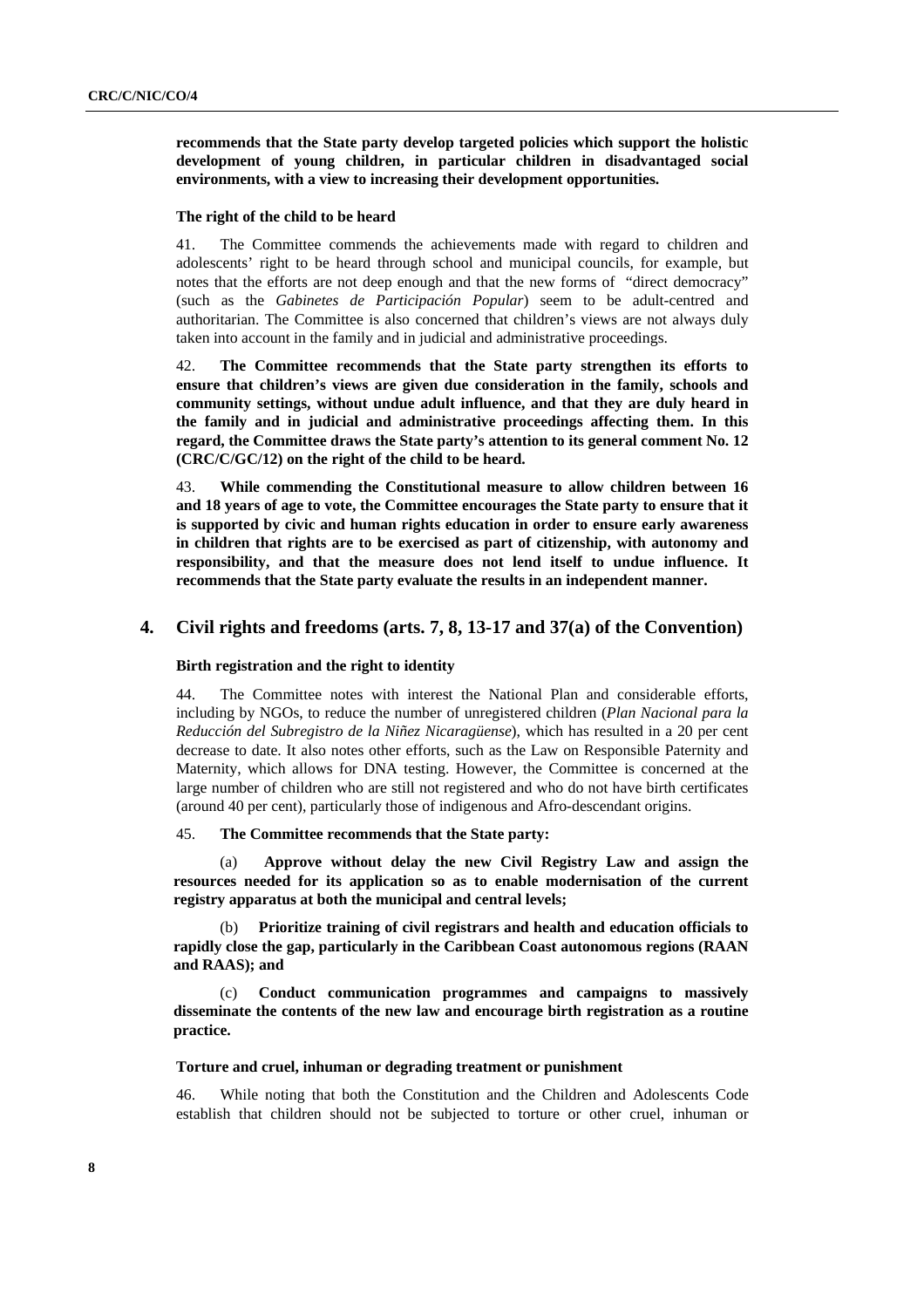degrading treatment or punishment, the Committee is concerned at reports of degrading police treatment of children and the lack of investigation or charges.

47. **The Committee recommends that the State party adopt appropriate measures to combat torture and cruel, inhuman or degrading treatment, including the development of systematic training programmes addressed to all professionals working with and for children, especially the police force, on prevention of and protection against torture and other forms of ill-treatment. The Committee further recommends that the State party investigate the allegations of torture and illtreatment of children, and take all necessary measures to bring the alleged perpetrators to justice.** 

#### **Corporal punishment**

48. The Committee is very concerned that while article 155 of the Penal Code prohibits corporal punishment it makes an exception for "disciplinary correction." It is also concerned at the inadequate application of MINED administrative regulations that prohibit physical punishment in school.

49. **The Committee strongly recommends that the State party amend article 155 of the Penal Code to explicitly state that all corporal punishment – in the family, alternative care settings, school, public administration and judicial settings – constitutes an offence. Furthermore, the Committee urges the State party to ensure that the Education Law and the administrative regulations concerning alternative methods of positive and participatory discipline are enforced, and that abusers are severely punished. Regarding the police and the judiciary, the Committee recommends that appropriate standards be set and enforced to prevent and severely sanction corporal punishment of children and adolescents while in police custody and during judicial proceedings.** 

 **Follow-up to the United Nations study on violence against children** 

50. **With reference to the United Nations study on violence against children (A/61/299), the Committee recommends that the State party take all necessary measures to implement the recommendations contained in the report of the independent expert, while taking into account the outcome and recommendations of the regional consultation on violence against children, held in Buenos Aires from 30 May to 1 June 2005. In particular, the Committee urges the State Party to pay particular attention to the following recommendations:** 

 (a) **Prohibit all forms of violence against children in all settings, including all corporal punishment;** 

 (b) **Prioritize prevention by addressing the underlying causes and allocating adequate resources to address risk factors and prevent violence before it occurs;** 

 (c) **Enhance the capacity of all who work with and for children by investing in systematic education and training programmes;** 

(d) **Address the gender dimension of violence against children; and** 

 (e) **Provide accessible, child-sensitive and universal recovery and social reintegration services.** 

51. **The Committee urges the State party to use these recommendations as a tool for action, in partnership with civil society and, in particular, with the involvement of children, to ensure that every child is protected from all forms of physical, sexual and psychological violence and to gain momentum for concrete and, where appropriate,**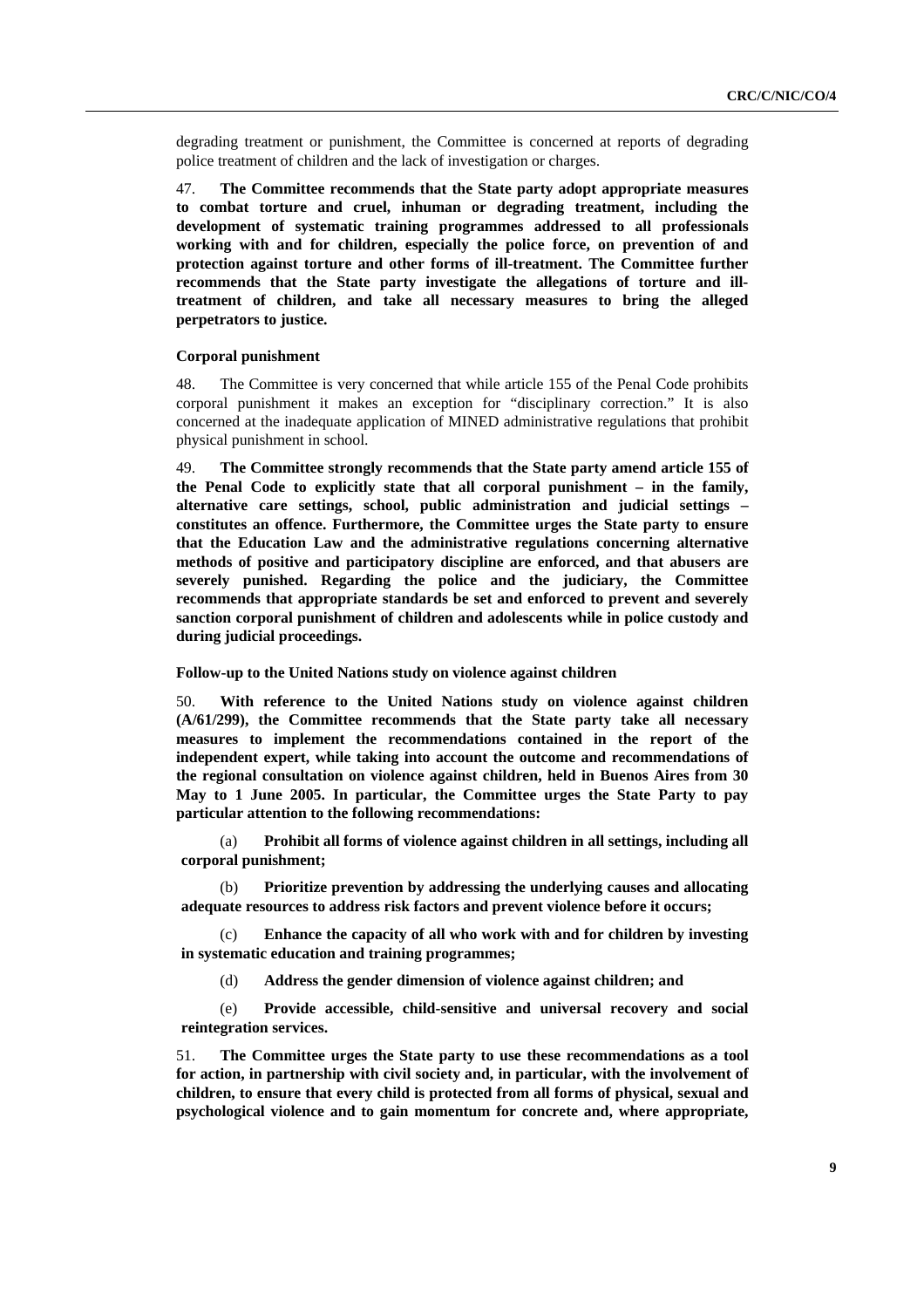**time-bound actions to prevent and respond to such violence and abuse. It also suggests that the State party seek technical cooperation in this respect from the Special Representative of the Secretary-General on violence against children, UNICEF, the World Health Organization (WHO) and other relevant agencies, as well as NGO partners.** 

## **5. Family environment and alternative care (arts. 5, 18 (paras. 1-2), 9-11, 19-21, 25, 27 (para. 4) and 39 of the Convention)**

## **Family environment**

52. The Committee is concerned that the support provided to families with children, especially families in a crisis situation due to poverty, families caring for children with disabilities and single-parent households, remains insufficient and sporadic. In that regard the Committee is also concerned at the insufficient availability of family counselling services and parent education programmes, as well as professional staff trained to identify and address family problems. The Committee welcomes the establishment of Family Courts, but remains concerned that the system is not yet endowed with appropriate knowledge or financial and technical resources, especially in regions outside of Managua. The Committee is concerned that due to the insufficient number of Family Courts and specialized judges, registrars are empowered to initiate procedures and civil judges, who often lack the specific competences, are in charge.

#### 53. **The Committee recommends that the State party:**

 (a) **Urgently pass the Family Code in full consultation with civil society, and evaluate and seek support to expand and strengthening the Family Court system throughout the national territory, as appropriate;** 

 (b) **Strengthen social services providing family counselling and parent education, and train all professionals working with children, including judges and social workers, and ensure continuous and gender sensitive training;** 

 (c) **Develop and financially support community-based, and family-focused services, and ensure that the Municipal Commissions on Children and Adolescents are at the centre of this activity, in coordination with MIFAN and the Amor Programme; and** 

 (d) **Provide economic and social-assistance programmes for families most at risk, such as families caring for children with disabilities and single-parent families.** 

#### **Children deprived of a family environment**

54. The Committee welcomes the process initiated by the State party in 2007 to reintegrate institutionalized children in their families, but it is concerned that many children are still in institutions. It is also concerned that the Ministry of Family Adolescence and Childhood (MIFAN), which is in charge of the process, lacks adequate technical, financial and human resources to exercise its functions in an optimal manner.

## 55. **The Committee recommends that the State party:**

 (a) **Continue its policy to prevent the placement of children in institutions, reduce the number of children in institutions in a planned and monitored way, and prepare children to leave institutionalized care;**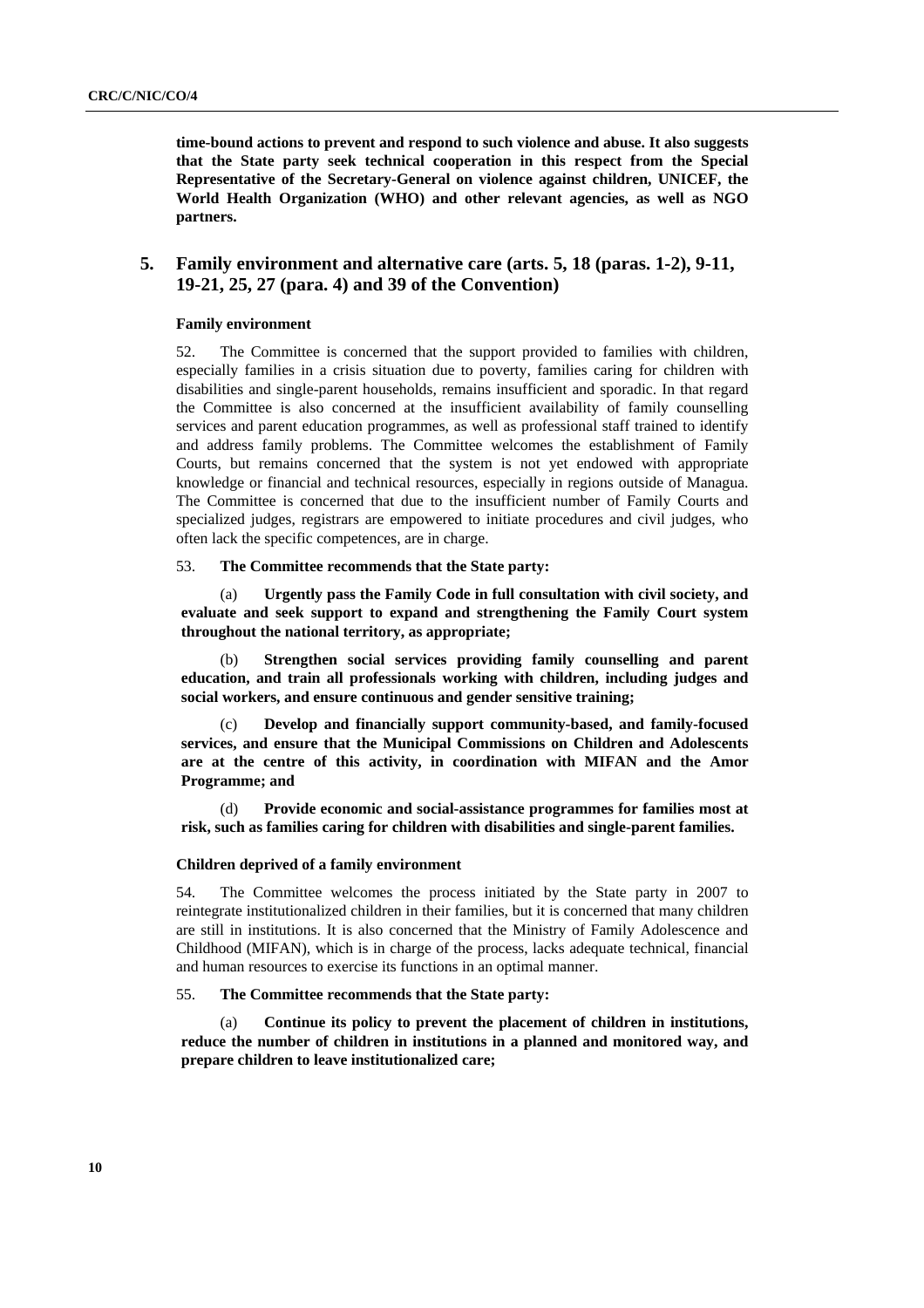(b) **Further prioritize family-type care settings, including foster families, over institutionalized placement by, inter alia, raising public awareness about the negative impact of institutionalization on the child's development**;

 (c) **Provide MIFAN with the necessary resources to exercise its functions properly;** 

 (d) **Ensure a comprehensive periodic review mechanism of children placed in alternative care, in light of article 25 of the Convention and the Guidelines for the Alternative Care of Children, adopted by the General Assembly (A/RES/64/142); and** 

 (e) **Expand and equip children's facilities to file complaints about maltreatment in institutions and enforce prosecution of offences.** 

#### **Adoption**

56. While noting the 2007 reform of the Adoption Law giving preference to domestic adoptions, the Committee is concerned that children who may be declared adoptable are left in institutions for long periods.

57. **The Committee recommends that the State party establish rules, time frames and monitoring mechanisms, and allocate resources to streamline adoption procedures, ensuring the best interests of the child. It also recommends that the transition period be as short as possible and that during that time, children be cared for preferably in well prepared foster families, not institutions or prospective adoptive parents. The Committee also recommends that the State party ratify the Hague Convention No. 33 of 29 May 1993 on Protection of Children and Co-operation in Respect of Intercountry Adoption.** 

#### **Abuse and neglect**

58. The Committee is deeply concerned at the high level of child abuse and neglect, including sexual abuse, and domestic and gender-based violence in the State party, as reported to the Police Stations for Women, Children and Adolescents *(Comisarías de la Mujer, Niños y Adolescentes)*. It is particularly concerned at the high number of girls who are raped and sexually abused by family members, and that the Penal Code has eliminated the possibility of abortion, including for pregnant children victims of rape and incest. While welcoming the definition of sexual abuse in the Penal Code and the procedures established to protect child victims and prosecute parents or guardians who abuse their children, the Committee notes with concern reports that the system is not yet in place and that mediation is being used in cases of physical and sexual abuse.

59. **The Committee strongly recommends that the State party take measures to prevent domestic and gender-based violence and child abuse and build the capacities of professionals and staff working in health and welfare services, schools and the judiciary to ensure early detection, protection of victims and appropriate prosecution of perpetrators, including:** 

 (a) **Continue and strengthen public-awareness programmes and campaigns and provide information, parental guidance and counselling with a view to preventing child abuse, with special attention to sexual abuse;** 

Repeal the articles of the Penal Code that criminalize abortion and **ensure that girls are not subject to criminal sanctions for seeking or obtaining an abortion under any circumstances;**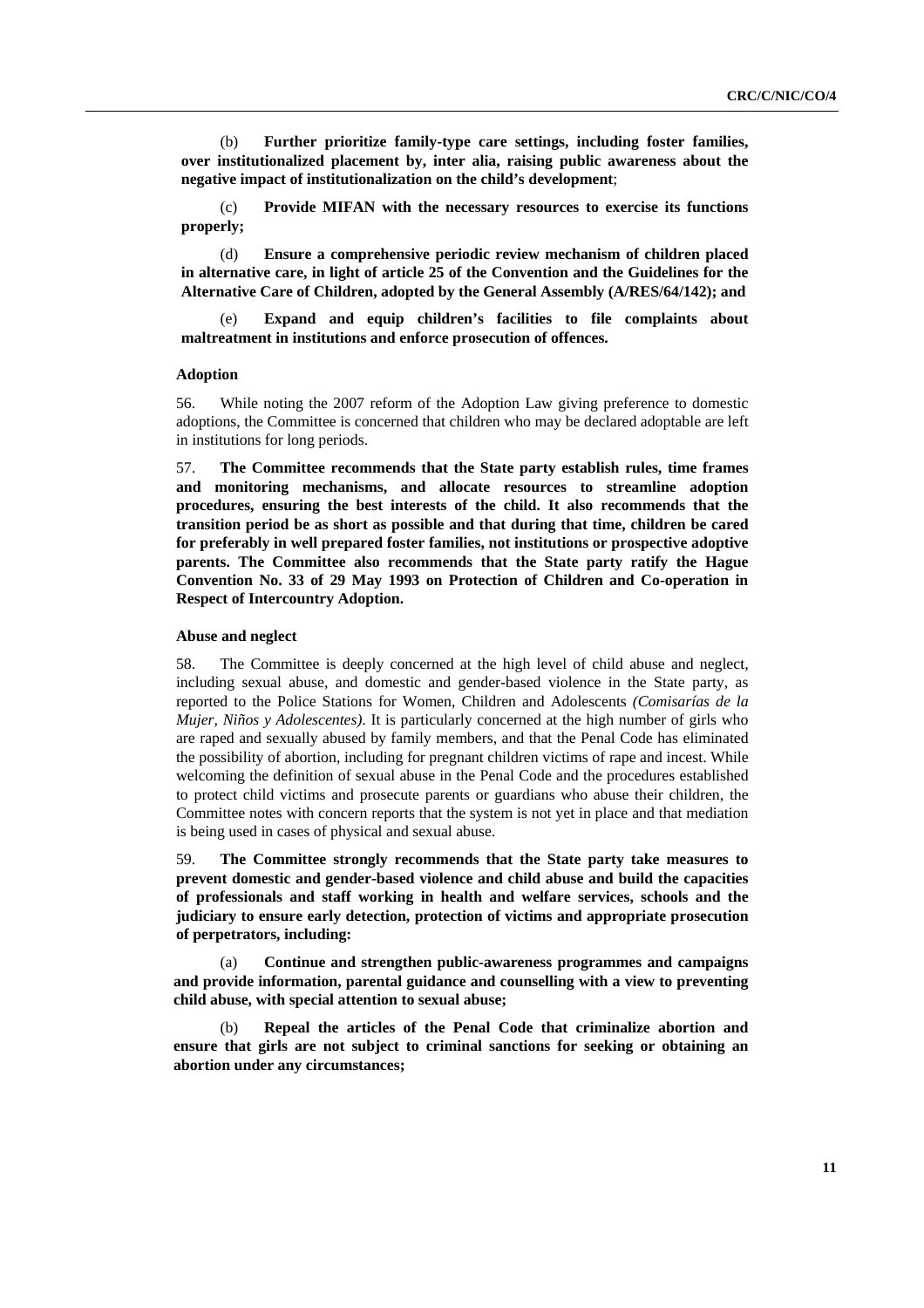(c) **Develop a nationwide education and awareness-raising programme for children on their rights and the steps to take if they experience abuse, including sexual abuse;** 

 (d) **Provide child victims with protection from the threat of further abuse, including the availability of shelters, and ensure that the existing Helpline is available to all children in the territory, for all complaints;** 

 (e) **Ensure that child victims have access to justice, including support to cover the costs of seeking justice and reparation, and obtain an effective remedy, and that the criminal justice system does not re-victimise them;** 

 (f) **Prosecute and punish perpetrators appropriately in accordance with the gravity of the crime, without recourse to mediation;** 

 (g) **Provide training to teachers, law enforcement officials, social workers, prosecutors and other professionals concerned on receiving, investigating and prosecuting complaints about abuse, including sexual abuse, in a child-sensitive manner; and** 

 (h) **Consider the formulation of a National Plan for the Prevention, Care and Reparation of Violence against Children (including corporal punishment and sexual abuse) and the appointment of a focal point with overall leadership and coordination functions.** 

## **6. Basic health and welfare (arts. 6, 18 (para. 3), 23, 24, 26 and 27 (paras. 1-3) of the Convention)**

#### **Children with disabilities**

60. While welcoming the appointment of a Special Ombudsperson for Persons with Disabilities and the principle of inclusive education contained in the Education Law, which has resulted in doubling school enrolment of children with disabilities, the Committee is concerned at the deficiencies of the education system, including the training of teachers to address this challenge, weakness of early intervention and rehabilitation services, and the fact that a high proportion of children with disabilities does not have access to public health services.

61. **In light of art. 23 of the Convention, the Committee's general comment No. 9 (2006) on the rights of children with disabilities (CRC/C/GC/9) and the Convention on the Rights of Persons with Disabilities, the Committee recommends that the State party:** 

 (a) **Develop family support mechanisms and awareness-raising activities for families and communities to enable them to help children with disabilities exercise their rights;**

 (b) **Ensure that the education system is fully equipped to implement the policy of inclusive education, by providing the appropriate financial and technical resources, and ensure that all children with disabilities have access to education; and** 

 (c) **Build the capacity of health and social services to prevent, detect and provide care to children with disabilities and thereby support families and communities.**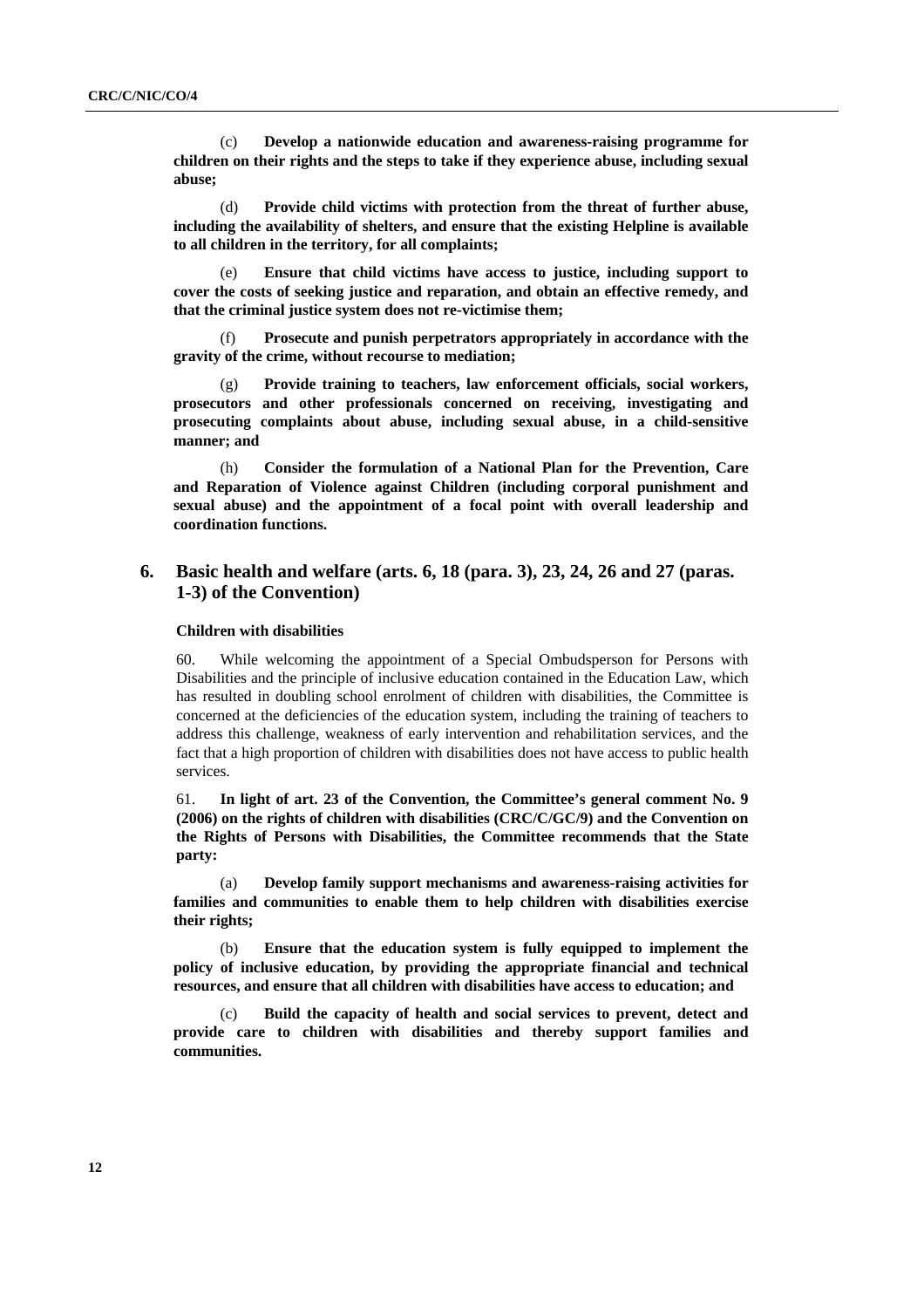#### **Health and health services**

62. The Committee welcomes and acknowledges the progress made in reducing child, infant and maternal mortality rates, but notes that they remain high. The Committee is concerned at the limited access to health-care services, especially in the Caribbean Coast autonomous regions (RAAN and RAAS) and rural areas of the Pacific. It is further concerned at recent decreases to health allocations from public resources and international donors, mainly due to the economic crisis.

63. **The Committee recommends that the State party increase its efforts to sustain and increase achievements in infant, child and maternal mortality by ensuring access to high-quality, culturally-sensitive health care for all children and women, including in rural and indigenous areas, targeting especially the prenatal and neonatal period. It further recommends that the State party:** 

 (a) **Promote exclusive breastfeeding and enforcement of the Breastfeeding Marketing Code, and develop a feeding strategy for small children;** 

 (b) **Implement the comprehensive care programmes for Prevailing Childhood Illnesses (AIEPI) and Maternal Illnesses (AIEPM), as well as the Women and Child-Friendly Units Initiative (IUAMN);**

 (c) **Strengthen the Family and Community Health Model, and support public and private service providers in implementing the maternal houses network; and**

 (d) **Sustain and increase budgetary allocations to primary health care, and facilitate appropriate increases in international cooperation.**

### **Adolescent health**

64. The Committee is deeply concerned that despite the reduction in maternal mortality, the percentage of adolescent maternal deaths in relation to total maternal deaths has increased, especially in rural municipalities. It is further concerned that the Penal Code has criminalized abortion, even when the mother's life is at risk and when the pregnancy is the result of rape or incest, and in this regard it shares the concerns expressed previously by the Committee against Torture (CAT/C/NIC/CO/1, paragraph 16, 2009), the Human Rights Committee (CCPR/C/NIC/CO/3, paragraph 13, 2008), the Committee on Economic, Social and Cultural Rights (E/C.12/NIC/CO/4, paragraph 26, 2008) and the Committee on the Elimination of Discrimination against Women (CEDAW/C/NIC/CO/6, paragraph 17, 2007). The Committee is also concerned that health and community services do not pay sufficient attention to the overall physical and mental well-being of adolescents and their sense of belonging to their families and communities, as well as issues related to sexual and reproductive health and substance abuse.

### 65. **The Committee recommends that the State party:**

 (a) **Ensure that adolescents have access to safe, legal and confidential sexual and reproductive health services, including information, counseling and termination of pregnancy, and that contraception is widely available;** 

 (b) **Strengthen adolescent-friendly health and community services with a view to preventing teenage pregnancies and substance abuse, supported by information and education in schools and the media; and** 

 (c) **Give strong priority to the development of a strategy to promote healthy lifestyles for adolescents, including leisure and sports activities, and re-activate the National Commission for the Fight against Drugs to provide inter-institutional and inter-sectoral support to prevention and care.**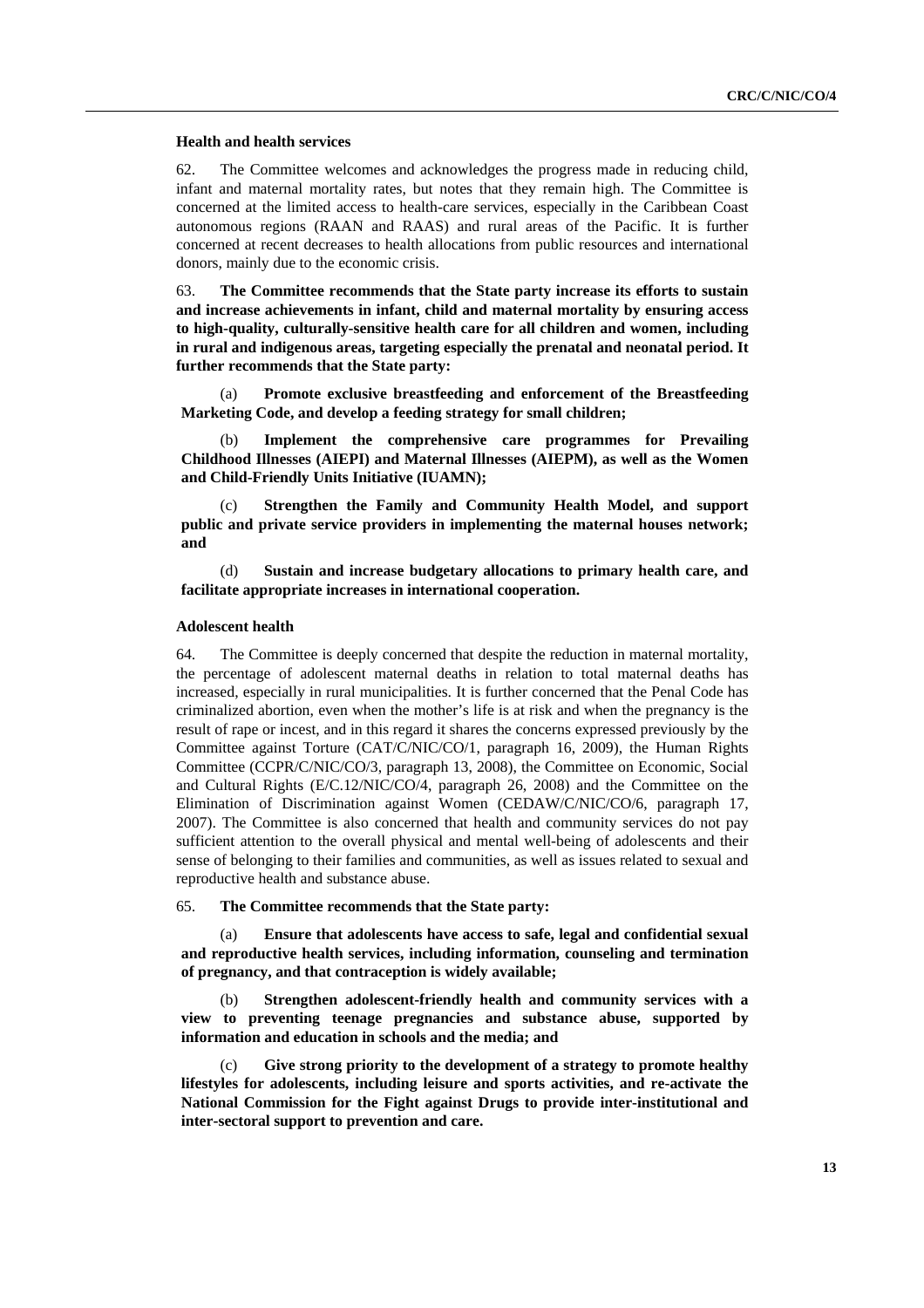#### **HIV/AIDS**

66. The Committee is concerned at the rapid increase of HIV/AIDS in the State party (from 2.52 per 100,000 in 2003 to 11.8 per 100,000 in 2007), and the high degree of underregistration, insufficient prevention and discrimination.

67. **While acknowledging the ongoing efforts to deal with the spread of HIV/AIDS, especially with regard to treatment and care, the Committee recommends that the State party take all the necessary measures to:** 

- (a) **Ensure that children, adolescents and pregnant women have universal access to HIV-related prevention, treatment, care and support, with the aim of meeting the target of eliminating vertical transmission and congenital syphilis by 2015, and with special focus on prevention among adolescents;**
- (b) **Make every effort to reach children and adolescents at risk and HIV/AIDS orphans; and**
- (c) **Expand efforts to inform and educate the population at large so as to avoid stigmatization and discrimination.**

#### **Standard of living**

68. The Committee notes that the National Social Welfare System (*Sistema Nacional de Bienestar Social)* is responsible for addressing poverty and families at risk, in particular ensuring coordination with the Amor programme under MIFAN, Zero Hunger (*Hambre Cero),* Zero Usury *(Usura Cero*), among others. The Committee is nevertheless concerned at the pervasive and high level of poverty and extreme poverty affecting children, as well as the wide income inequality among families countrywide, which creates enormous disparities in access to employment, assets and basic services and impacts the standard of living and development of children. The situation calls for a comprehensive approach.

69. **The Committee recommends that the State party undertake all necessary efforts to raise the standard of living, by improving, inter alia, access to employment, housing, food, potable water, sanitary services and electricity, especially for the extremely poor, female-headed households and other populations at risk and with children. The Committee also reiterates the recommendation of the Special Rapporteur on the right to food (A/HRC/13/33/Add.5, para 83(f)) that the State party integrate the human rights principles of non-discrimination, transparency, participation and accountability in the implementation of the Zero Hunger programme, and suggests that these criteria be applied universally to all programmes aimed at children and women.** 

## **7. Education, leisure and cultural activities (arts. 28, 29 and 31 of the Convention)**

## **Education, including vocational training and guidance**

70. While welcoming the Intercultural Bilingual Education policy, the fact that illiteracy has been remarkably reduced (from 22 per cent in 2006 to 3.6 per cent in 2009), more children attend school (the number of children out of school has been reduced from one million to 500,000 since 2006), and primary and middle school education fees have been waived, the Committee is concerned that:

 (a) About half a million children still do not attend school, and regional disparities are very broad;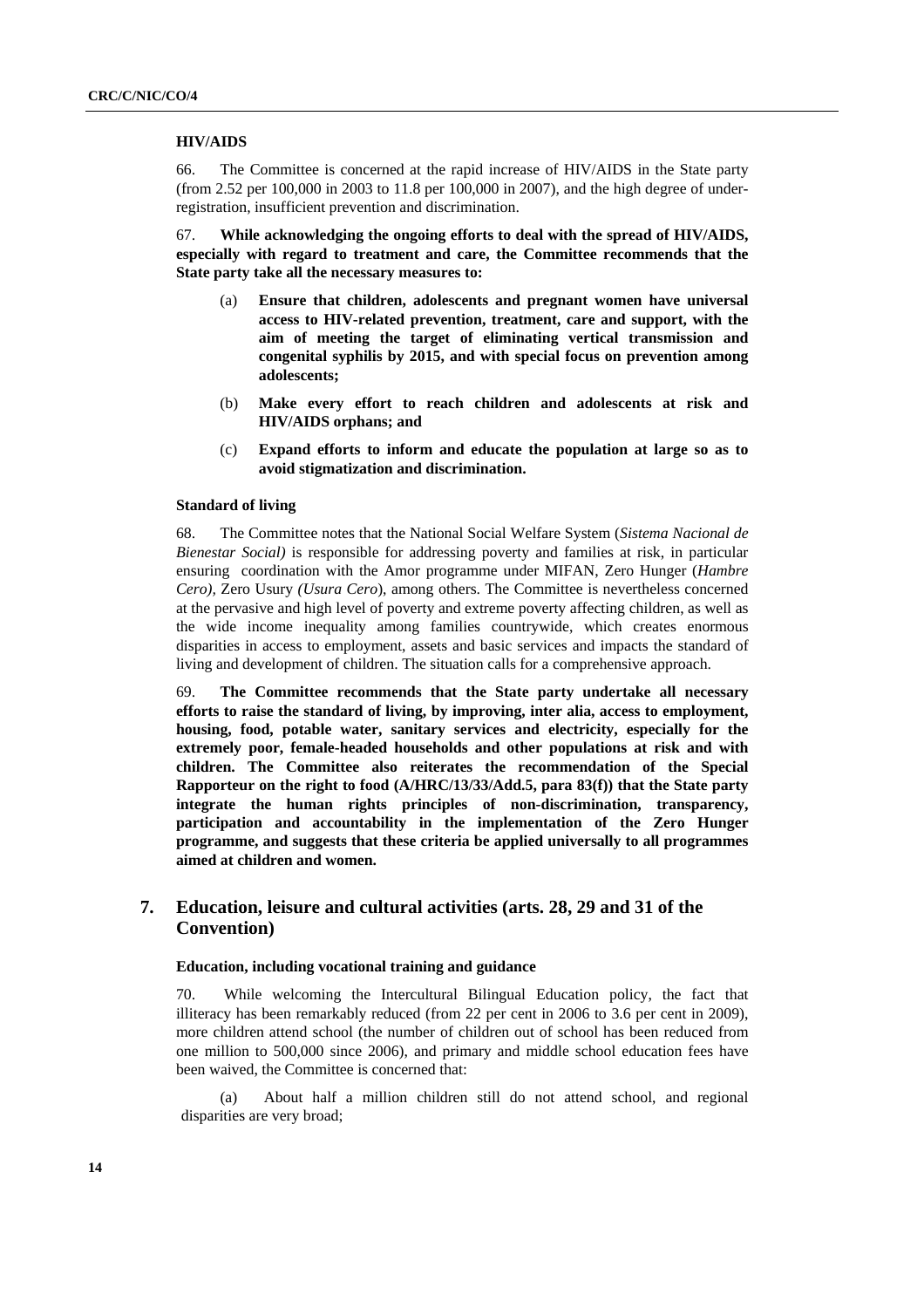(b) Dropout rates are high and budget allocation is insufficient to cover the reconstruction of a well-equipped school infrastructure and the expansion needed to bring all children to school and ensure they stay longer;

(c) Quality of the curricula is low and teacher training is inadequate;

(d) Violence and discrimination is ongoing in schools;

 (e) Facilities for early childhood education and vocational education and training are not provided to the necessary extent; and

(f) Almost half of all adolescents are not in the school system.

71. **The Committee recommends that the State party:** 

Increase budget allocations in order to rehabilitate and expand the **education system at all levels, so as to ensure that all children have access to wellequipped schools, and that teachers are adequately trained and paid;** 

 (b) **Take measures to reduce and eliminate the dropout rate and encourage more children to stay in the education system beyond compulsory schooling;** 

(c) **Implement the Intercultural Bilingual Education policy;** 

 (d) **Continue and enforce the revision of curricula, improve teacher training, introduce interactive forms of learning, and provide a child-friendly environment in schools;** 

 (e) **Expand early childhood development programmes and facilities and, in particular, ensure access by disadvantaged and poor children in need of developmental and educational incentives;** 

 (f) **Close the gap between the end of compulsory schooling and the minimum age for employment by extending compulsory education and establishing vocational training to prepare adolescents for skilled work;** 

 (g) **Extend human and child rights education to all levels of the education system; and** 

 (h) **Take into account the Committee's general comment No. 1 (2001) on the aims of education.** 

## **8. Special protection measures (arts. 22, 30, 38, 39, 40, 37 (b)-(d), 32-36 of the Convention***)*

#### **Economic exploitation including child labour**

72. The Committee is concerned at the high number of children who are working, which is likely to increase given the effects of the financial crisis, and the fact that a high proportion of them work in the informal sector, including activities defined as the worst forms of child labour.

73. **The Committee recommends that the State party:** 

 (a) **Provide the required financial and technical support to implement its new Strategic Plan for the Eradication of Child Labour 2007-2012, including sensitizing the general population, employers and parents about the harmful effects of child labour, and addressing the reasons behind this practice, including poverty;** 

 (b) **Apply the new regulations of the Labour Code regarding domestic labour, and enhance inspection in this regard; and**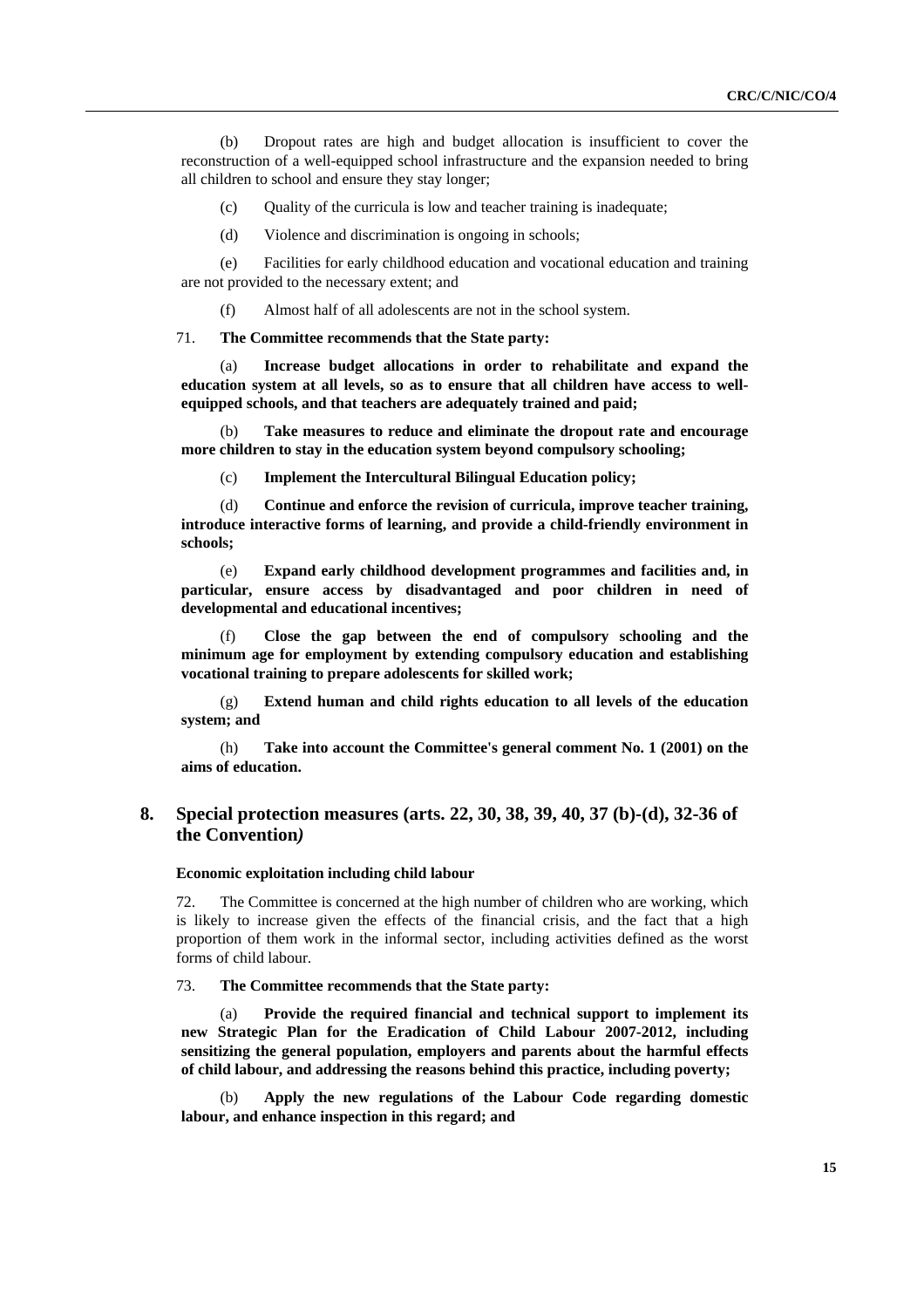(c) **Earmark resources for the Ministry of Labour to monitor and enforce labour laws and regulations, particularly in the informal sector.** 

#### **Children in street situations**

74. While noting information from the State party that a study to evaluate the causes, extent and character of street children and youth gangs is ongoing, the Committee is concerned at the high number of children living in the streets, due to multiple factors such as abandonment, maltreatment, domestic and sexual violence.

75. **The Committee encourages the State party to increase preventive and protection action in the family and society, based on the understanding and knowledge of cultural, social and economic determinants that push children to the streets. In particular, the Committee recommends that the State party:** 

 (a) **Develop and implement, with the active involvement of street children themselves, a comprehensive strategy for the reduction of their numbers, and allocate the necessary resources and developing guidelines for public services and NGOs to implement and monitor such strategy;** 

 (b) **Support, with the active involvement of children, family reunification programmes or other foster care, ensuring the best interests of the child and providing psychosocial and economic support to the family;** 

 (c) **Ensure that children in street situations attend and stay in school and provide them with adequate shelter, food and health services, bearing in mind the different needs of boys and girls; and** 

 (d) **Raise public awareness on the plight of children in street situations and combat misconceptions and prejudices through targeted measures to prevent, investigate and punish discrimination and violence.** 

#### **Sexual exploitation and trafficking**

76. The Committee is concerned at the high number of children, particularly girls, who fall victims to trafficking, and the insufficient priority given to combating this crime. The Committee notes that the Penal Code establishes urgent protection measures for victims of sexual violence and exploitation, but is concerned at the lack of effective strategies and institutional developments to ensure rapid detection, protection and support for the victims.

77. **The Committee recommends that the State party allocate adequate resources and enhance government action and coordination in order to combat sexual exploitation and trafficking of children and women, and in particular:** 

 (a) **Renew, through a participatory process, the National Plan against Commercial Sexual Exploitation of Children and Adolescents, which expired in 2008;** 

 (b) **Intensify training of police officers, prosecutors, judges and other public officials to identify, investigate and sanction sexual exploitation and trafficking of children and women;** 

 (c) **Implement appropriate policies and programmes for the prevention, recovery and reintegration of child victims, in accordance with the outcome documents adopted at the World Congress against Sexual Exploitation of Children held in Stockholm (1996), Yokohama (2001) and Rio de Janeiro (2008); and** 

 (d) **Refer to the concluding observations on the State party's initial report adopted by the Committee on the Optional Protocol to the Convention on the sale of children, child prostitution and child pornography (CRC/C/OPSC/NIC/CO/1).**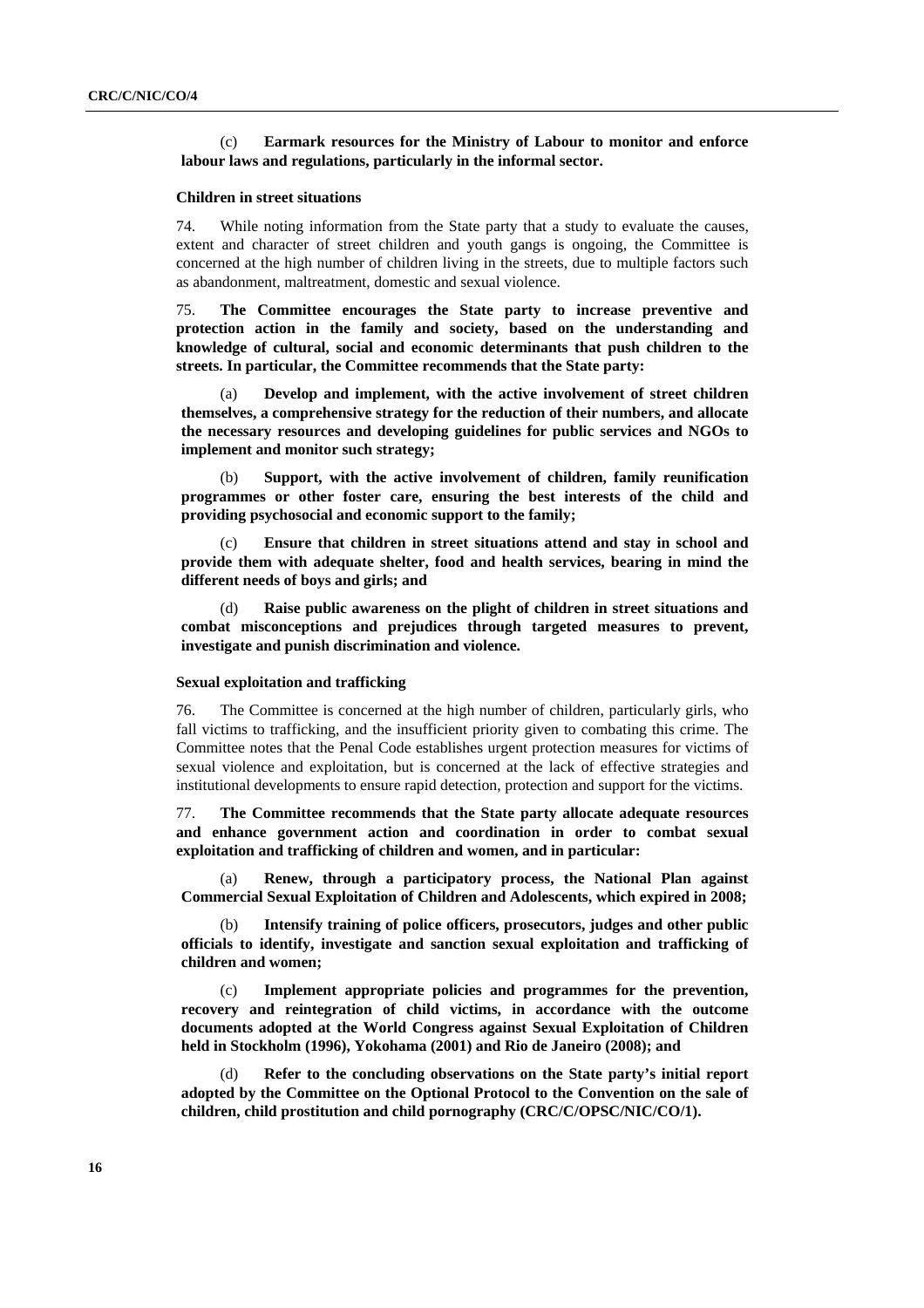#### **Children in migration situations**

78. The Committee notes with concern that migration for economic and employment reasons has steadily increased in the State party, and that a high proportion (25 per cent) corresponds to children, of which 17.3 per cent are adolescents aged 13 to 17, while women account for 49 per cent of the total. The Committee also notes that the State party is actively participating in regional agreements and seeking specific agreements and programmes with recipient countries to protect migrants, including those who transit through the territory. Nonetheless, the Committee is concerned that the State party lacks a specific focus on children in migration situations, including migrant children, children who emigrate with their families and children who are left behind by migrating parents.

79. **The Committee recommends that the State party:** 

 (a) **Ensure that the draft General Migration and Aliens Law, currently at the consultation stage in the National Assembly, deals specifically with the effects on children of the different situations relating to migration, and take appropriate policy and programme measures to prevent negative effects and protect children and women;** 

 (b) **Enter into bilateral and regional agreements focusing specifically on the promotion and protection of the rights of children and women in migration situations, including family reunification; and** 

 (c) **Develop awareness-raising programmes and campaigns to educate the public, parents and children about the effects of migration on children and the need to guarantee their rights, and coordinate with civil society, religious, labour and other organizations in order to monitor the situation of children and women**.

#### **Administration of juvenile justice**

80. The Committee welcomes the implementation of the Children and Adolescents Code with regard to the specialized juvenile justice system, including the establishment of specialized juvenile courts, the development of draft procedural manuals and protocols on alternatives to privation of liberty, implementation and monitoring of sanctions, and interdisciplinary teams for psychosocial care, which are pending approval. The Committee remains concerned at the lack of special detention centres for children, which means that children are detained with adults. It is deeply concerned at reports of abuse, mistreatment and unsatisfactory material conditions in detention centres.

81. **The Committee urges the State party to ensure that juvenile justice standards are fully implemented, in particular articles 37(b), 39 and 40 of the Convention, as well as the United Nations Standard Minimum Rules for the Administration of Juvenile Justice (Beijing Rules), United Nations Guidelines for the Prevention of Juvenile Delinquency (Riyadh Guidelines) and United Nations Rules for the Protection of Juveniles Deprived of their Liberty (Havana Rules). The Committee urges the State party to take into account the Committee's general comment No. 10 (2007) on the Administration of Juvenile Justice (CRC/C/GC/10), and supports the 2009 recommendations of the Committee against Torture (CAT/C/NIC/CO/1, paragraph 24) in this regard. In particular, the Committee urges the State party to:** 

 (a) **Allocate sufficient resources to appropriately implement the Children and Adolescents Code with regard to the specialized system of justice for children and adolescents, throughout the territory;** 

 (b) **Ensure the application of due process and non-custodial measures, and prioritize training of justice professionals;**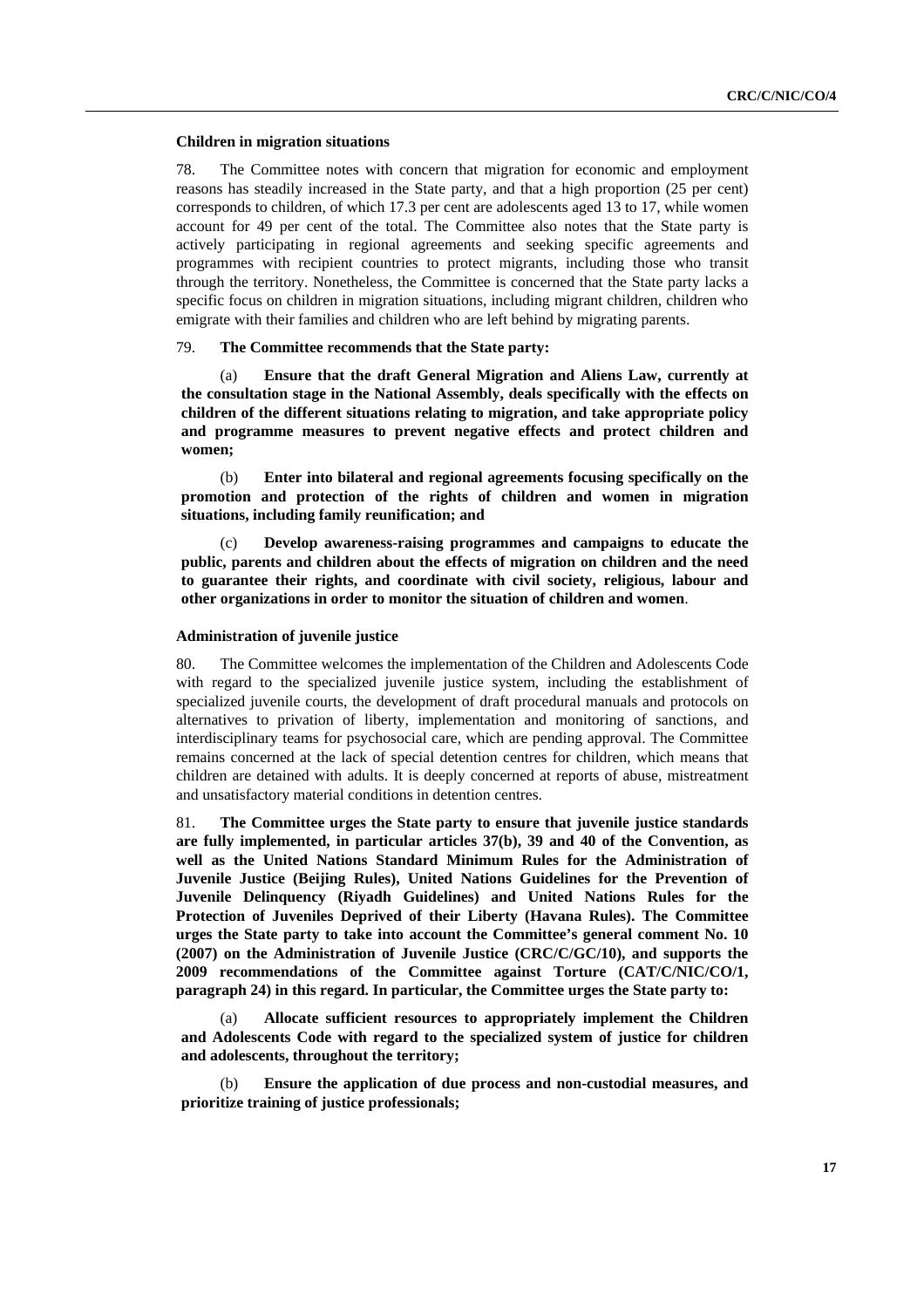(c) **Establish separate detention centres for persons below the age of 18 and improve detention conditions, including ensuring the full exercise of the rights of the child while in police custody;** 

 (d) **Investigate and prosecute all cases of ill-treatment committed by law enforcement officers, particularly prison guards, and establish an independent, accessible mechanism for receiving and dealing with complaints from children, which takes account of children's sensibilities; and** 

 (e) **Ensure prompt approval by the Supreme Court of the draft procedural manuals and protocols on alternatives to privation of liberty, implementation and monitoring of sanctions and interdisciplinary teams for psychosocial care.** 

### **Protection of witnesses and victims of crimes**

82. **The Committee recommends that the State party ensure, through adequate legal provisions and regulations, that all children victims (e.g. of abuse, domestic violence, sexual and economic exploitation, abduction and trafficking) and/or witnesses of such crimes are provided with protection as required by the Convention, and take full account of the United Nations Guidelines on Justice in Matters Involving Child Victims and Witnesses of Crime, annexed to the Economic and Social Council resolution 2005/20 of 22 July 2005.** 

#### **Children belonging to indigenous and minority groups**

83. The Committee notes that the rights of indigenous peoples and ethnic communities of African descent are formally recognized in the Constitution and in the Autonomy Law. However, the Committee is concerned that indigenous and Afro-descendant children face significant challenges in exercising their substantive rights under the Convention, more specifically the right to enjoyment of their culture and language.

## 84. **The Committee recommends that the State Party:**

 (a) **Promote the right to be heard with regard to indigenous and Afrodescendant children in decision-making and cultural life;** 

 (b) **Monitor and evaluate the integration of indigenous and Afro-descendant children's rights in national plans and programmes;** 

 (c) **Ensure that the rights of indigenous and Afro-descendant children are specifically protected with regard to their culture and language, particularly in the provision of access to basic services, and by promoting culturally- and linguisticallysensitive education and health policies and programmes; and** 

 (d) **Take into account the Committee's general comment No. 11 (2009) on indigenous children and their rights under the Convention (CRC/C/GC/11).** 

### **9. Ratification of international human rights instruments**

85. **The Committee recommends that the State party ratify the core United Nations human rights instruments to which it is not yet a party, namely the Convention for the Protection of All Persons from Enforced Disappearance, the Optional Protocol to the Convention on the Elimination of all forms of Discrimination against Women and the Optional Protocol to the Covenant on Economic, Social and Cultural Rights.**